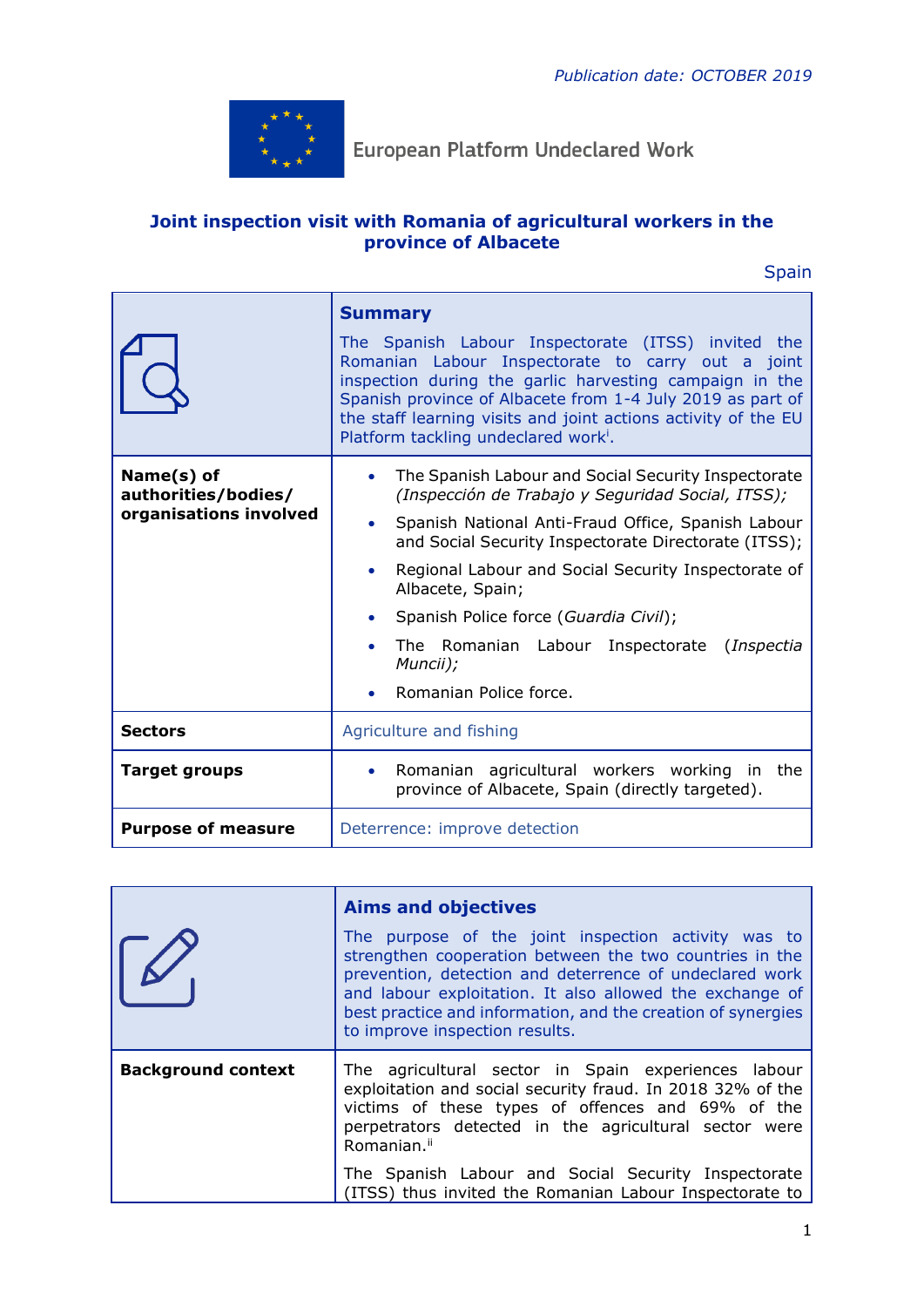

|                        | participate in a joint inspection activity during the garlic<br>harvesting campaign in the Albacete region, Spain.                                                                                                                                                                                                                                                                                                                                                                                  |
|------------------------|-----------------------------------------------------------------------------------------------------------------------------------------------------------------------------------------------------------------------------------------------------------------------------------------------------------------------------------------------------------------------------------------------------------------------------------------------------------------------------------------------------|
|                        | Many Romanians working in the region were at high risk of:                                                                                                                                                                                                                                                                                                                                                                                                                                          |
|                        | engaging in undeclared work;                                                                                                                                                                                                                                                                                                                                                                                                                                                                        |
|                        | becoming victims of traffickers;                                                                                                                                                                                                                                                                                                                                                                                                                                                                    |
|                        | working under conditions which violate<br>both<br>Spanish and European law.                                                                                                                                                                                                                                                                                                                                                                                                                         |
|                        | The purpose of the joint inspection was to contribute to<br>strengthening cooperation between the two countries,<br>exchanging best practices and information, and creating<br>synergies to improve inspection results. The Romanian<br>Inspectorate provided valuable language/cultural support<br>as well as important information related to Romanian<br>legislation, including legislation concerning Romanian<br>recruitment agencies. The Spanish and Romanian Police<br>were also involved.  |
| Key objectives of the  | <b>General Objectives:</b>                                                                                                                                                                                                                                                                                                                                                                                                                                                                          |
| measure                | To detect possible crimes of labour exploitation,<br>$\bullet$<br>and human trafficking for the purpose of labour<br>exploitation, involving Romanian workers;                                                                                                                                                                                                                                                                                                                                      |
|                        | detect possible infringements concerning<br>To the<br>$\bullet$<br>undeclared work, labour, social security and<br>occupational safety and health (OSH) regulations.                                                                                                                                                                                                                                                                                                                                |
| <b>Main activities</b> | Between 1 and 4 July 2019, the Spanish Police and labour<br>inspectorate along with the Romanian Police and labour<br>inspectorate carried out four days of intensified inspections<br>on the situation of workers in the garlic harvesting<br>campaign in Albacete.                                                                                                                                                                                                                                |
|                        | The key activities included the following:                                                                                                                                                                                                                                                                                                                                                                                                                                                          |
|                        | On day one, consultations took place between the<br>participants of the joint inspection. An action plan<br>was presented, discussed and agreed;                                                                                                                                                                                                                                                                                                                                                    |
|                        | On days two to four, inspections were carried out<br>around Minaya, La Roda, La Gineta, Balazote and<br>Barrax in the province of Albacete. The inspection<br>activities focused on labour relations and working<br>conditions. More than 65 Romanian agricultural<br>number of Moroccan<br>workers, a<br>agricultural<br>workers, their Spanish employers, two Spanish<br>temporary employment agents, and Romanian<br>intermediaries were interviewed and inspected, and<br>their status checked; |
|                        | The actual fieldwork amounted to an average of six<br>$\bullet$<br>hours per day;                                                                                                                                                                                                                                                                                                                                                                                                                   |
|                        | During the joint activity, information was shared<br>with the Spanish authorities about the labour<br>market and economic situation of the Romanian                                                                                                                                                                                                                                                                                                                                                 |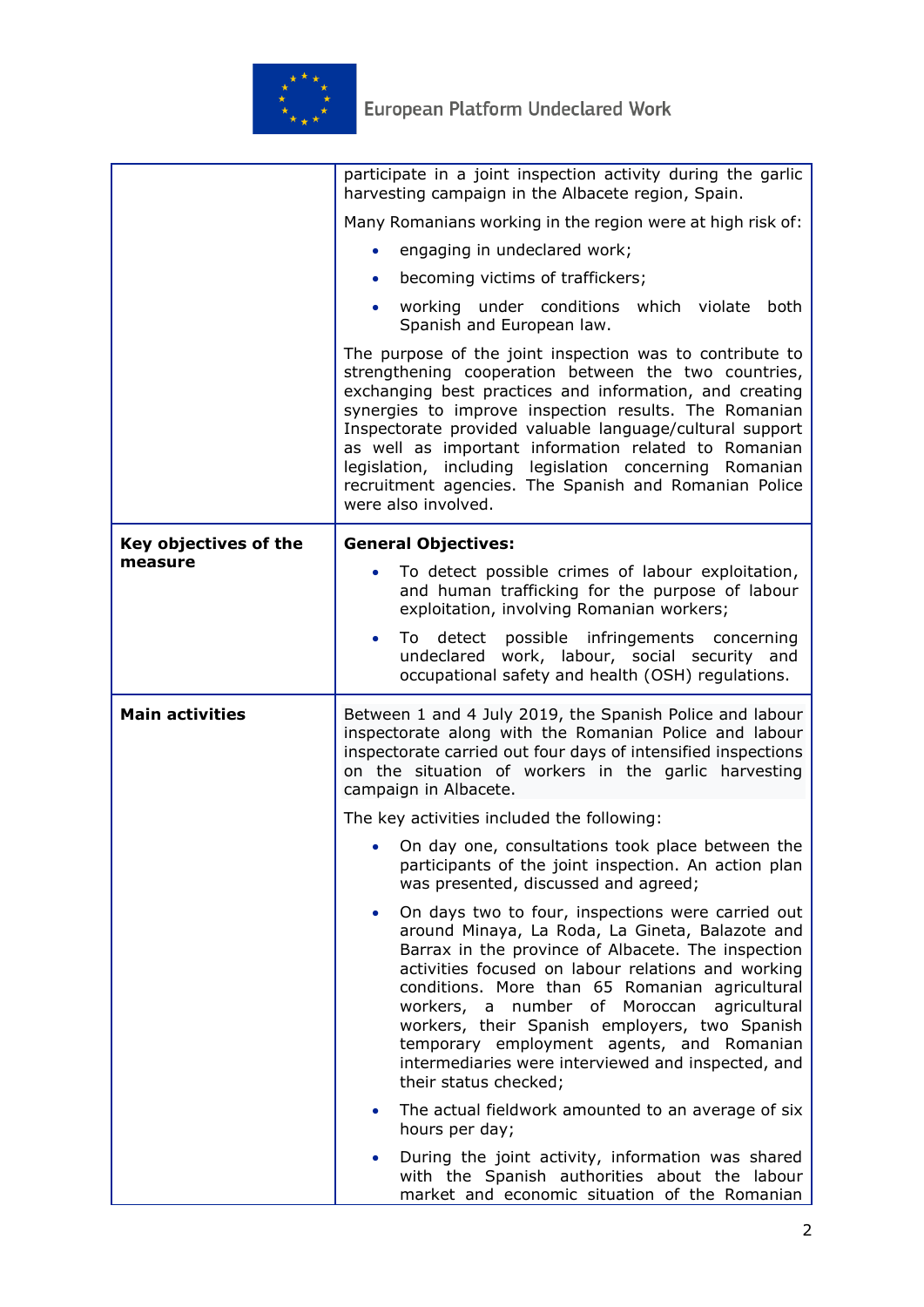

|                                            | regions from where the identified Romanian workers<br>originated, and about Romanian identity cards.                                                                                                                                                                                                                                     |
|--------------------------------------------|------------------------------------------------------------------------------------------------------------------------------------------------------------------------------------------------------------------------------------------------------------------------------------------------------------------------------------------|
| <b>Funding/organisational</b><br>resources | The visit of the Romanian Labour Inspectorate was funded<br>through the European Undeclared Work Platform, with<br>support from the EU Programme for Employment and<br>Social Innovation. In addition, more than 30 police officers<br>and labour inspectors from both countries were also<br>involved in the joint inspection activity. |

|                                              | <b>Outcomes</b>                                                                                                                                                                                                                                                                                                                                                                                                                                                                                                                                                                                                                                                                                                                                                                                                                                                                                            |
|----------------------------------------------|------------------------------------------------------------------------------------------------------------------------------------------------------------------------------------------------------------------------------------------------------------------------------------------------------------------------------------------------------------------------------------------------------------------------------------------------------------------------------------------------------------------------------------------------------------------------------------------------------------------------------------------------------------------------------------------------------------------------------------------------------------------------------------------------------------------------------------------------------------------------------------------------------------|
|                                              | As a result of the visit, information on workers' rights in<br>Spain was distributed to more than 500 workers.<br>Important information was also gained by the Spanish<br>Labour Inspectorate on the Romanian workers identified<br>during the visit, and by the Romanian Labour Inspectorate<br>on innovative ways of preparing inspection visits etc.                                                                                                                                                                                                                                                                                                                                                                                                                                                                                                                                                    |
| <b>Achievement of</b><br>objectives          | Outcomes for the activity included the following:<br>More than 500 workersiii were informed about their<br>rights in Spain;<br>Four people were arrested for trafficking crimes for<br>$\bullet$<br>the purpose of labour exploitation;<br>Eight victims were released from<br>situations<br>involving precarious working and living conditions<br>(working<br>hours,<br>environmental<br>conditions,<br>salaries, threats, injuries, etc.).                                                                                                                                                                                                                                                                                                                                                                                                                                                               |
| <b>Lessons learnt and</b><br>success factors | Success factors and lessons learnt include the following:<br>A key success factor was the information shared by<br>$\bullet$<br>the Romanian Inspectorate with the Spanish<br>authorities concerning the labour market and the<br>economic situation of the Romanian regions from<br>which the identified Romanian workers originated;<br>The<br>Romanian participants gained valuable<br>$\bullet$<br>knowledge regarding, for example, innovative ways<br>of preparing inspection visits, ways to approach<br>people for interview, ask questions, and how to<br>process and apply brief checks to information<br>gathered in the field;<br>Another success factor was the opportunity the visit<br>provided for the Spanish Labour Inspectorate to<br>share information with the Romanian participants<br>on its procedures, its remit and the special status<br>held by the Spanish labour inspectors. |